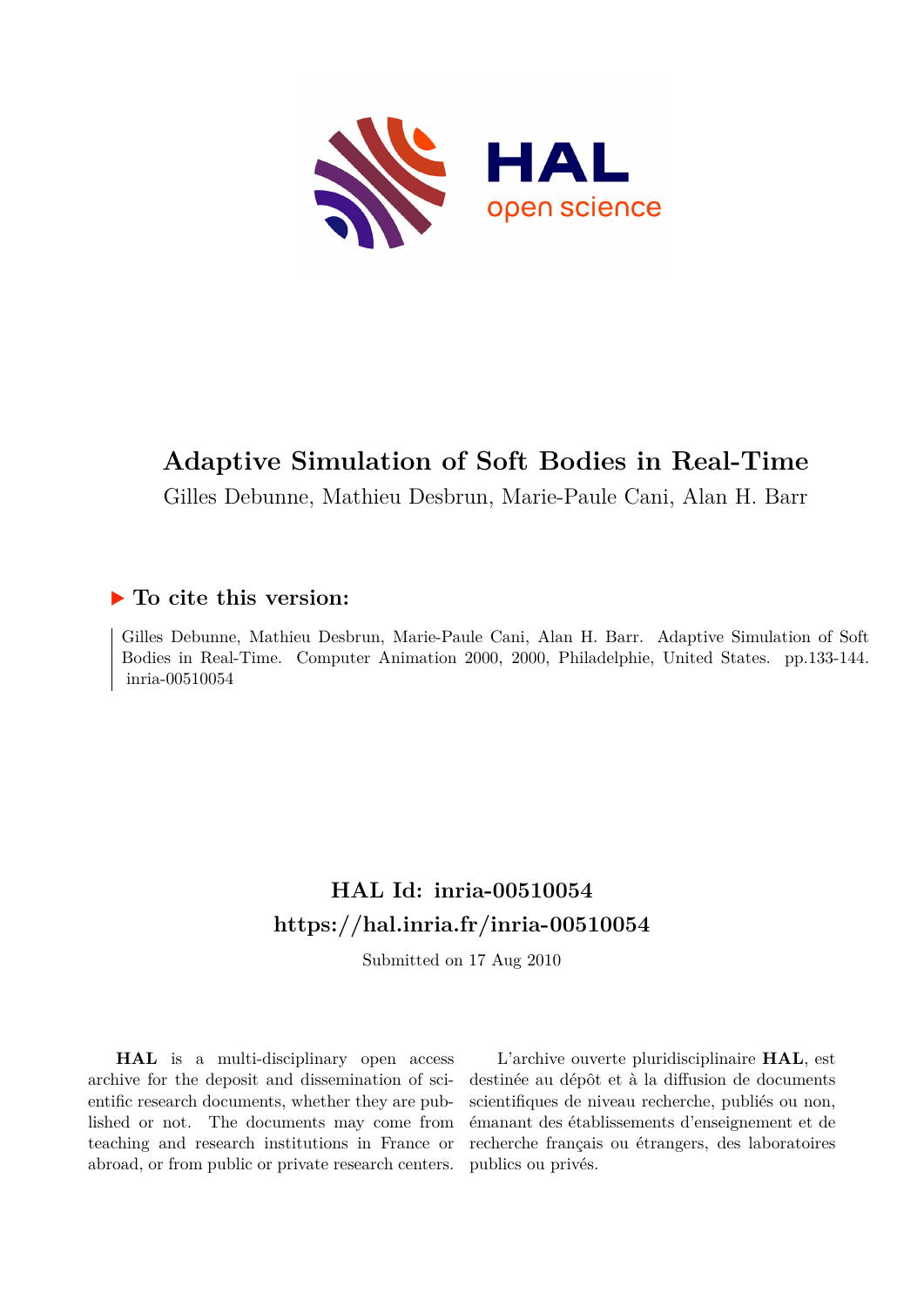## **Adaptive Simulation of Soft Bodies in Real-Time**

Gilles Debunne<sup>†</sup> Mathieu Desbrun<sup>‡</sup> Marie-Paule Cani<sup>†</sup> Alan Barr<sup>§</sup> <sup>†</sup> iMAGIS<sup>\*</sup> - <sup>‡</sup>USC - <sup>§</sup>Caltech

## **Abstract**

This paper presents an adaptive technique to animate deformable bodies in real-time. In contrast to most previous work, we introduce a multi-resolution model that locally refines or simplifies the simulated object over time in order to optimize the computational effort. We use the mixed Finite-Volume/Finite-Element method to derive fast, local discrete differential operators over irregular grids with tight error bounds. The linear elasticity equations can be simulated using an arbitrary non-nested hierarchy of volumetric meshes, allowing the computation load to be automatically concentrated where and when needed. Real-time simulation, with a guaranteed frame rate, can be achieved as demonstrated through a series of examples on our video.

**Keywords:** Animation, Deformable bodies, Multiresolution, Spacetime adaptivity, Adaptive sampling.

## **1 Introduction**

Deformable models for computer animation has long been a heavily researched topic. Different approaches, ranging from to computational physics methods to more ad-hoc techniques, have been proposed over the last fourteen years, resulting recently in real-time techniques for moderately complex objects. Research has been primarily focussed on reducing the computational complexity, mainly using very simple physical models and/or using fast, stable integration techniques. However, very little work has been done in the direction of adaptive models, where different levels of resolution are provided in order to reduce the overall complexity by only simulating relevant levels of detail. Many adaptive models already exist in Computer Graphics. For example, the radiosity method for example has gained tremendous efficiency and reliability with hierarchical algorithms that automatically subdivide or cluster surface patches to ensure a given accuracy at a lower cost. Nevertheless, similar approaches in animation are harder to develop, since we are dealing with a dynamic system.

#### **1.1 Prior work**

The first model in Computer Graphics to animate deformable bodies was introduced by Terzopoulos *et al.* [24], using finite differences for the integration of energy-based Lagrange equations. This initial model, based on Hooke's law for perfectly elastic objects, has been improved subsequently to handle plasticity and fractures [25, 23]. Finite element techniques have also been proposed [13, 20], including real-time simulations methods for linear elastic bodies [4, 16, 5, 7]. However, these methods use static models, thus loosing the dynamic behavior (once a pressure exerted upon a deformable objects is released, the model pops back directly to its original, undeformed shape). As these physicallybased methods are computationally intensive, alternate approaches have been derived, allowing fast animation of simple dynamic objects by taking into account only some possible deformations or vibration modes [21, 26, 19]. Unfortunately, such restrictions on the behavior considerably affects the realism of the animation. Other approaches developed robust implicit integration schemes to allow for larger time steps, thus dramatically reducing the necessary computational time per second of animation [1, 11].

As mentioned above, all these techniques use a fixed space discretization rate. Most of them also use a fixed time discretization rate. However, a model using adaptive resolution has been developed for the simulation of hanging clothes [14]. The mass-spring network modeling the piece of cloth refines locally as soon as two adjacent springs form an angle exceeding a given threshold, to provide a more accurate shape description. This approach allows the model to converge towards the static equilibrium faster by limiting the number of masses used during the calculation. Unfortunately, such a simple model cannot guarantee an identical global behavior during the animation: incoherences will take place when a refinement occurs. Even if collisions with obstacles are handled correctly, the cloth weight changes as new masses appear. This prevents any adequate simulation if the cloth is pulled for instance.

Another model, introduced for highly deformable materials like dough or mud, proposes a space and time adaptive physics-based technique based on  $SPH<sup>2</sup>$  [9, 12, 8]. This time, a state equation which represents the object's behavior (such as stiffness) is defined by the user. Particles discretize the material, and they subdivide or merge according to a local energy criterion while deriving appropriate interaction forces to ensure the same global behavior defined by the state equation. However, simulating structured objects with this method, like soft bodies or human organs, is inappropriate. From a theoretical point of view, the SPH formalism is really only adequate for a large number of particles (for a given accuracy) since it is based on a Monte-Carlo integration. Boundary conditions are also not handled correctly, therefore limiting the applications to fluid-like materials.

Recently, we proposed a new approach which allowed multiresolution animation, based on a local discretization of the linear elasticity laws [6]. The main drawback of this method is the empirical computation of the discrete operators involved in the equations. Although they give good results when applied to nearly uniformely sampled points, trying to use several levels at the same time jeopardizes the accuracy of the result since no clear error bound exists for irregular grids. Therefore, the dynamic behavior of the material is not guaranteed to be similar when several sampling rates coexist.

#### **1.2 Contributions and Overview**

We propose two major contributions in this paper, leading to a complete, simple adaptive animation technique for deformable bodies. First, we derive new differential operators to ensure guaranteed error bounds. These operators will be proven equivalent to the finite element formalism, while keeping all the computations local for efficiency purposes. Second, we introduce a simple, general adaptive technique to handle adaptivity over a general, non-nested hierarchy of meshes describing an object. Since these meshes will be wellconditioned, the hierarchy will ensure an optimized accuracy. Dif-

iMAGIS/GRAVIR is a joint project of CNRS, INRIA, Institut National Polytechnique de Grenoble and Université Joseph Fourier.

<sup>2</sup>Smooth Particle Hydrodynamics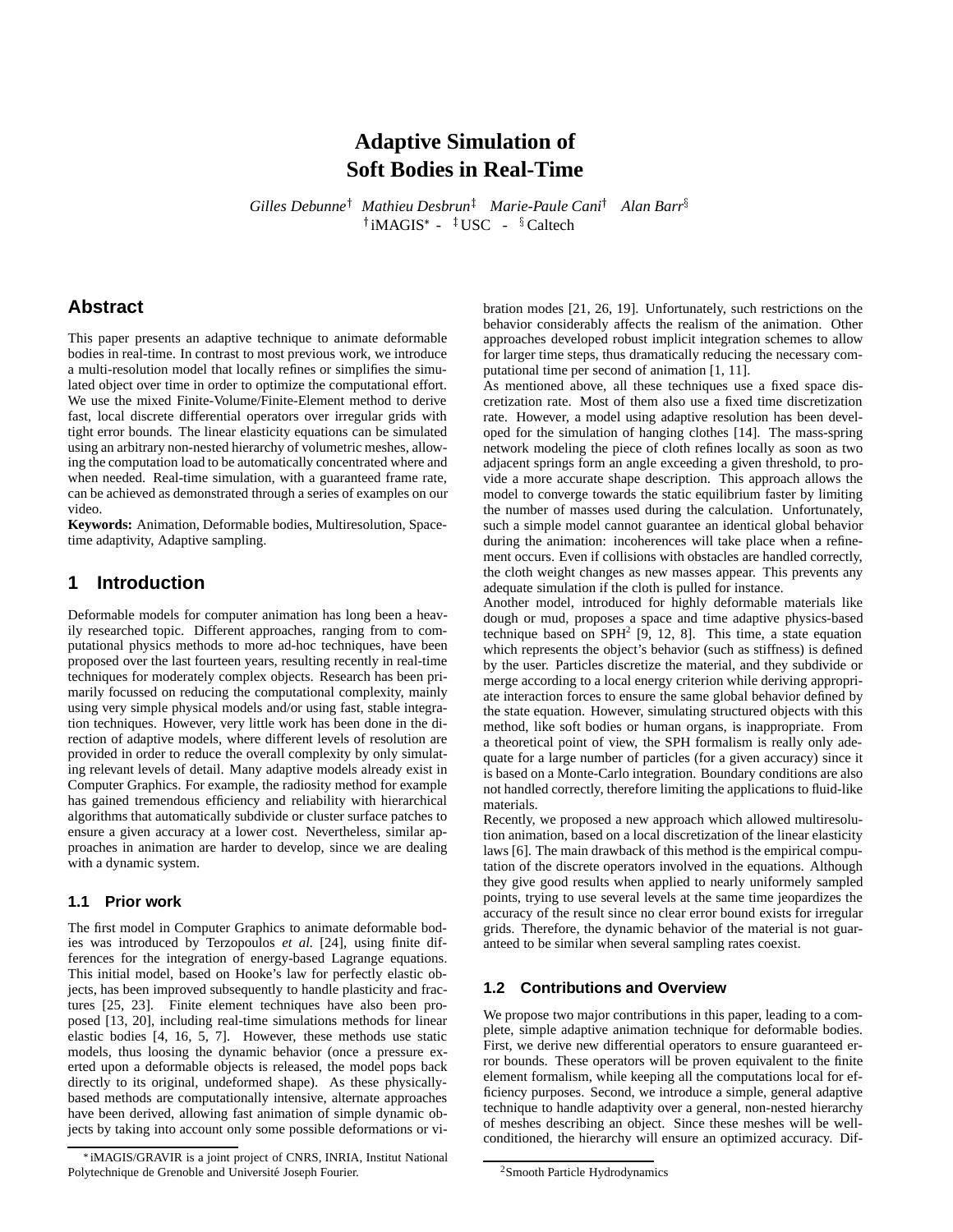ferent levels of the mesh hierarchy will "communicate" through a simple "ghost node" technique, similar to that used in the domain decomposition method.

Section 2 will detail the dynamic model we use and the way we derive and compute accurate differential operators. Section 3 will explain how several volumetric meshes can be simulated simultaneously, and section 4 explains how we choose which level is appropriate in a given region, providing a complete adaptive simulation technique. We show results in Section 5, and give conclusions in Section 6.

## **2 Dynamic Model for Simulation**

In this section, we present our basic dynamic model for a given, fixed discretization. It involves the choice of a physical model for the material, and a numerical technique to integrate the model over time.

#### **2.1 Physical Model**

To ensure an efficient simulation, we picked the conventional linear elasticity theory as it results in a simple, yet general physical model. The deformation of the object is measured by the *displacement field* **d** which is simply the difference vector between a point's current position and its rest position. We chose to express this model using the Lam´e formulation as explained in our previous work [6] (bold characters represent vectors):

$$
\rho \mathbf{a} = \lambda \Delta \mathbf{d} + (\lambda + \mu) \nabla (\nabla \cdot \mathbf{d}) \tag{1}
$$

This equation states that the acceleration **a** of a point, times its density  $\rho$ , is the weighted sum of two terms:  $\Delta \mathbf{d}$  is the *laplacian* vector of the displacement field, and  $\nabla(\nabla \cdot \mathbf{d})$  is the gradient of the divergence of the same field, often called gradient of the volume expansion in fluid mechanics<sup>3</sup>.  $\lambda$  and  $\mu$  are the *Lamé* coefficients and determine the material's behavior.

We can interpret the linear elasticity model in another way: it is a deformation propagation (due to the  $\Delta$ **d** term), with more or less compressibility (due to the  $\nabla(\nabla \cdot \mathbf{d})$  term) depending on the coefficients. This equation has the major advantage of encapsulating the Euclidean strain and stress tensors in a unique partial derivative equation. Deformation in a material is then expressed as a displacement field added to the original shape.

As this formulation only depends on second order derivatives, the resulting acceleration will be null if a rigid displacement (translation or rotation) is applied to the entire object. Animating the object simply amounts to integrating Equ. (1) over time to compute the evolution of this displacement field in the object. To do so, one needs to estimate accurately the various differential quantities involved.

### **2.2 Accurate Discrete Operators**

Although discrete operators for both the Laplacian and the volume expansion were derived in [6], they were no defined error bounds due to the empirical foundations they relied on. In this section, we propose a new, sound derivation for these two discrete operators which will guarantee an improved accuracy as tests will confirm.

#### **2.2.1 Mixed Finite-Volume/Finite-Element Method**

Historically, fluid dynamics and continuum mechanics were built upon local conservation laws [2]. The idea was that the partial differential equation (PDE) defining the behavior is valid *everywhere*

within the material, so numerical methods must enforce a local respect of the PDE. Methods such as Finite Differences (FD) or Finite Volumes (FV) basically implement this approach. With the development of the calculus of variations, variational techniques like the Finite Element technique has been recently overwhelmingly preferred, since these methods were versatile enough to handle cases where FD were unsuited (arbitrary boundaries for instance).

In this paper, we propose an alternative to these different techniques. We use the mixed FV/FE formulation [18] to derive good local estimates of differential quantities with guaranteed error bounds. We will derive both the Laplacian and the Gradient of Divergence hereafter, first in 2D for simplicity, but the extension to 3D will be straightforward.

The key behind the mixed FV/FE method is Gauss's theorem, which turns a local integral over a region of a derivative into a line integral over the boundary of this region:

$$
\int_{V} \frac{\partial}{\partial i} \mathbf{X} \ dV = \int_{\partial V} \mathbf{X} \cdot \mathbf{n}_{i} \ dI \quad , \ \forall i
$$
 (2)

 $\frac{\partial}{\partial i}$ **X** is the derivative with respect to coordinate i of the field **X**, and  $n_i$  is the  $i^{th}$  component of the normal to the region. Each sample point (or particle) is assigned a specific region, such as these regions tile the whole object. We chose to define a point's specific volume as its *Voronoi region*, since the interior of this region is closer to this particle than to any other one<sup>4</sup>. We therefore use Gauss's theorem to ensure that the PDE is satisfied by all these tiling regions. We use a piecewise bilinear (resp. trilinear) interpolation of the field (FE) within each triangle (resp. tetrahedron) of the object's mesh to finally derive our operators, as detailed below.

#### **2.2.2 Laplacian on a triangulated domain**

The Laplacian of the displacement is  $\Delta \mathbf{d} = \mathbf{div}$  grad  $\mathbf{d} =$  $\nabla \cdot (\nabla \mathbf{d})$ . Applying, Gauss's formula (Equ 2), for each of the component d of the vector **d** (**X** being replaced by  $\nabla$  d), gives:

$$
\int_{V} \Delta d = \int_{V} \nabla \cdot (\nabla d) = \int_{\partial V} (\nabla d) \cdot \mathbf{n} dl
$$



Figure 1: *Point* <sup>i</sup> *samples its Voronoi region. The field is piecewise linear over each triangle.*

Since we assume that the displacement field is linear over each triangle, its gradient is constant on a triangle. Let  $(i, j, k)$  be one of the triangles of the Voronoi region around node  $i$  (Fig 2(a)). On this triangle, the gradient can be expressed as  $\nabla d = \frac{1}{2\mathcal{A}_{ijk}}[(d_j -$ 

<sup>&</sup>lt;sup>3</sup>The nabla vector  $\nabla$  coordinates are defined as  $(\frac{\partial}{\partial x}, \frac{\partial}{\partial y}, \frac{\partial}{\partial z})$ . It is a convenient way of writing first derivatives as  $grad X = \nabla X$  and  $div X =$ <sup>4</sup>Thi  $\nabla \cdot \mathbf{X}$ .

<sup>&</sup>lt;sup>4</sup>This choice can be related to Natural Element Method [3]. We will explore the similarities in another paper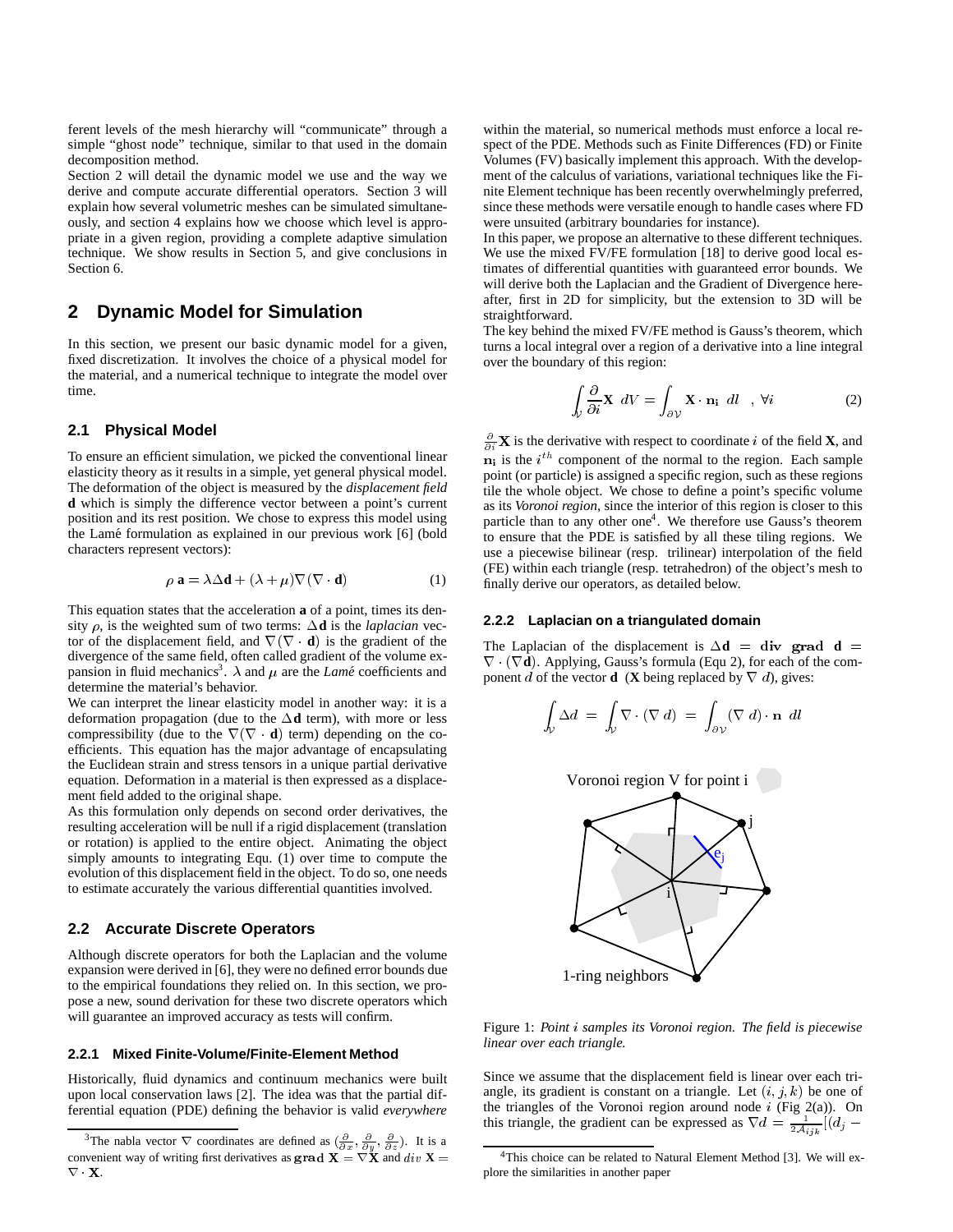$d_i$ ) $\mathbf{k}$ **i**  $+$   $(d_k - d_i)$ **ij**  $)$  where  $\mathcal{A}_{ijk}$  is the area of the triangle and  $X^{\perp}$  is a vector orthogonal to **X** of the same length. The integration on the boundary of  $V$  can be rewritten as

$$
\int_{\partial \mathcal{V}} (\nabla \ d) \cdot \mathbf{n} \ d l = \sum_{edges \ j' \bar{\mathbf{k}}'} (\nabla \ d) \cdot \mathbf{j'} \bar{\mathbf{k}}^{i} \n= \sum_{edges \ j \bar{\mathbf{k}}} (\nabla \ d) \cdot \frac{1}{2} \mathbf{j} \bar{\mathbf{k}}^{\perp} \n= \sum_{edges \ j \bar{\mathbf{k}}} \frac{1}{4 \mathcal{A}_{ijk}} (d_j - d_i) \vec{\mathbf{k}} \cdot \mathbf{j} \bar{\mathbf{k}} + (d_k - d_i) \mathbf{i} \mathbf{j}
$$



Figure 2: *(a) The Laplacian operator uses an integral over the boundary of its Voronoi region, and involves (b) the cotg of the edge opposite angles*

The dot products and the area can be simplified, making the cotangent of the angle appear. Reorganizing terms by edge contribution, we obtain : (see Fig 2(b))

$$
\int_{\partial \mathcal{V}} (\nabla \, d) \cdot \mathbf{n} \, dl = \frac{1}{2} \sum_{\text{edges } j\vec{k}} (\cot \alpha_j + \cot \beta_j) \left( d_j - d_i \right)
$$

The Laplacian is assumed smooth enough to be sampled by point  $i$  over the whole Voronoi region<sup>5</sup>, thus allowing us to separate the volume integral. The previous equation being valid for each of the component <sup>d</sup> of vector **d**. We can write for the vector Laplacian:

$$
\Delta \mathbf{d} = \frac{1}{2 * Volume(V)} \sum_{edges \; \mathbf{j}\mathbf{k}} (cot \; \alpha_j + cot \; \beta_j) \; (\mathbf{d}_j - \mathbf{d}_i) \quad \text{and} \quad \text{G}_i
$$

For an edge  $e_i$ , the weighting coefficient  $(cot \alpha_i + cot \beta_i)$  only depends on the mesh geometry and must be computed using the mesh rest's position (in the finite element small deformation theory). It can be precomputed and stored for an efficient computation of the Laplacian.

This formulation satisfies the action-reaction law: the force exerted by i on j is the opposite of the one exerted by j on i. The volume term indeed vanishes when accelerations are converted into forces and multiplied by the mass over the rest density. No assumption on a constant or uniform density is made as it cancels out from equation 1 when we compute the force.

Some geometrical considerations can prove that this is a first order approximation of the Laplacian. However, if angles  $\alpha_j$  and  $\beta_j$  are

equal, a second order computation can be achieved. This condition, enforced on each edge, results in 2D in a 'perfect' mesh made of equilateral triangles. In 3D, however such a regular mesh is not possible, but this constraint can govern the mesh optimization preprocess in order to have well conditioned simulation.

#### **2.2.3 Gradient of Divergence operator**

 $(d_i)$ **i**)  $\mathbf{j}$   $\mathbf{k}$  is function  $W_i^6$ , we can write for an interior point x,  $\mathbf{d}(x) =$ We compute the  $\nabla(\nabla \cdot \mathbf{d})$  term using the same methodology. Let's first estimate the divergence of **d** on one mesh triangle. It is a constant as **d** is linear over the triangle. Using the FE ba-P  $\sum_{\alpha \in i,j,k} d_{\alpha} W_{\alpha}(x)$  and the gradient of **d** satisfies:  $\nabla \mathbf{d} =$  $\alpha \in i,j,k$  **d** $\alpha$   $\nabla W_{\alpha}$  (**d**<sub>i</sub> is the value at point *i*).

> The  $\nabla W_i$  vector is collinear to the height  $h_i$  of the triangle which passes through point  $i$  and satisfies (see figure below)

$$
\nabla W_i = \tfrac{1}{h_i} \, \tfrac{\mathbf{j} \mathbf{\tilde{k}}^\perp}{||\mathbf{j} \mathbf{\tilde{k}}||}
$$



Figure 3: *We use the triangle basis functions* Wi *to compute the divergence.*

Let's consider a triangle  $(i, j, k)$  (Fig 3). Using  $\sum_{1 \ldots 3} W_i(x) = 1$  ( $\sum_{1 \ldots 3} \nabla W_i = 0$ ), and the area  $A_{ijk}$  of the triangle  $(2A_{ijk})$  $h_i$   $||jk|| = h_j$   $||ki|| = h_k$   $||ij||$ ), we can write

$$
\nabla \mathbf{d} = \frac{1}{2\mathcal{A}_{ijk}} (\mathbf{d}_j - \mathbf{d}_i) \mathbf{\vec{K}} \mathbf{\vec{i}}^{\perp} + (\mathbf{d}_k - \mathbf{d}_i) \mathbf{\vec{i}} \mathbf{\vec{j}}^{\perp}
$$

The divergence of a field is the sum of its derivatives with respect to all the coordinates:

$$
(\nabla \cdot \mathbf{d})_{ijk} = \frac{1}{2\mathcal{A}_{ijk}} \left\| \mathbf{i}\mathbf{j} \times (\mathbf{d}_k - \mathbf{d}_i) + \mathbf{k}\mathbf{i} \times (\mathbf{d}_j - \mathbf{d}_i) \right\|
$$

where  $\times$  is the cross product operator. We now apply once again the Gauss's theorem (Equ 2), coordinate by coordinate, to compute the gradient of the divergence. Using the same notations, we have:

$$
\nabla (\nabla \cdot \mathbf{d})_i = \frac{1}{Volume(\mathcal{V})} \sum_{edges \; jk} (\nabla \cdot \mathbf{d})_{ijk} \; \mathbf{j} \mathbf{k}^{\perp}
$$
 (4)

Once again, this term is a weighted sum of the displacement difference between a point and its neighbors. The weights are purely geometric and can be computed before simulation starts.

#### **2.3 Extension to 3D**

In this section, we simply directly give the results of a straightforward generalization to 3D of the previously described operators. In 3D, we deal with tetrahedron. Just like before, the heights of each element will determine the operators' coefficients.

<sup>&</sup>lt;sup>5</sup>Although we have a linear interpolation over the triangle, which could lead to a null second order derivative, the fact that we consider the field as being piecewise linear *over each triangle* will create a non null Laplacian.

 ${}^6W_i$  is a linear function, which is null at two of the three points of the triangle, and is 1 at the  $i^{th}$  point.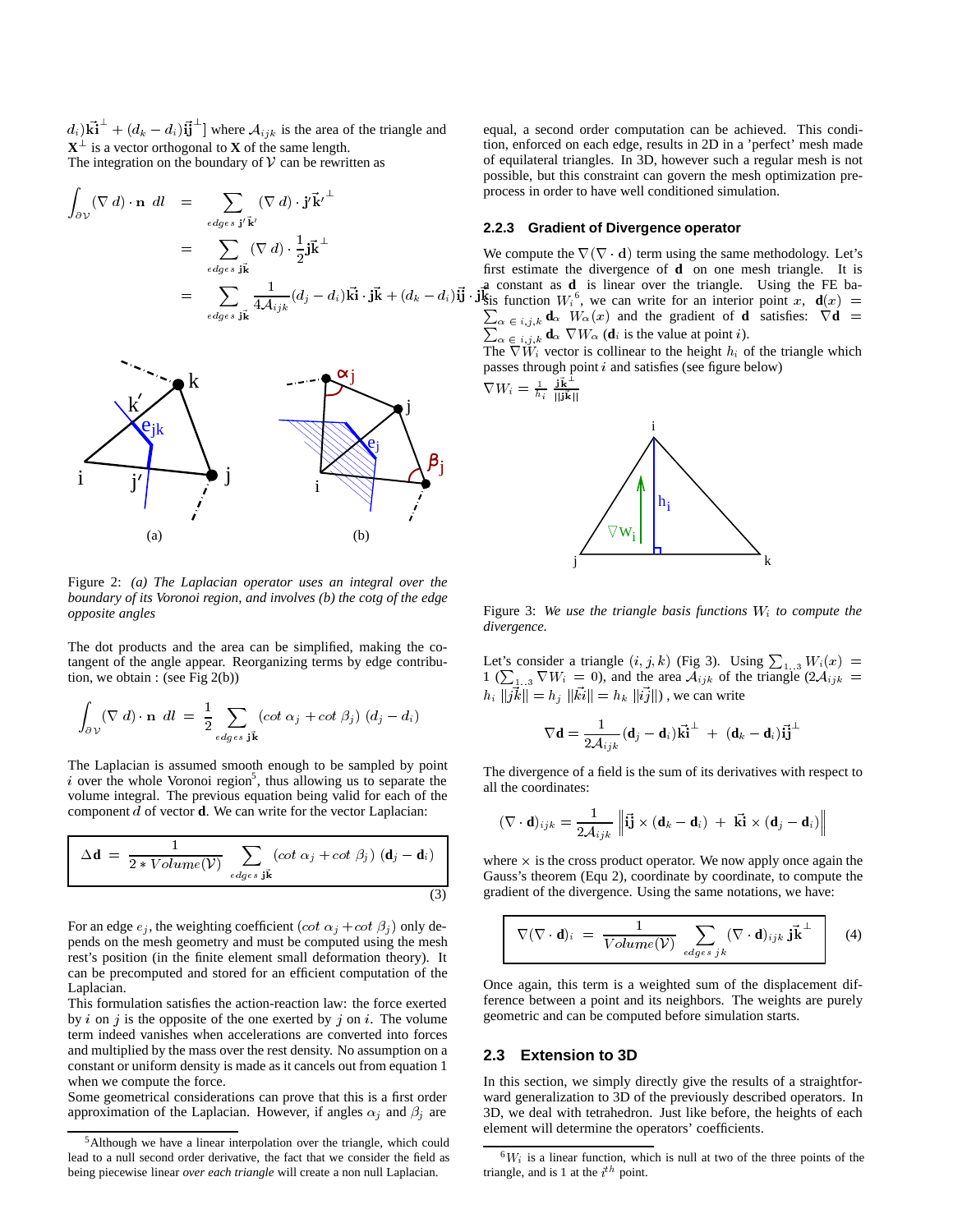The formulation is slightly different: instead of computing the operators for each edge, we give the contribution of an entire element to one of its point, say <sup>i</sup>. This contribution is once again a geometrically weighted sum of the displacements of all the elements' points. Note that point  $i$  itself is to be included in the following sums which range over the 4 points of the elements.

Let's call  $\alpha_i$  the vector which is orthogonal to the face opposed to point *i*, and which length is equal to  $\frac{1}{h_i}$  ( $h_i$  is still the height of the element at point <sup>i</sup>).

The Laplacian operator, is then simply written as

$$
\Delta \mathbf{d}_i = - \sum_{node \ j \in 1..4} (\alpha_{\mathbf{i}} \cdot \alpha_{\mathbf{j}}) \mathbf{d}_j \tag{5}
$$

The  $\nabla(\nabla \cdot \mathbf{d})$  operator is represented as a 3 by 3 matrix as follows

$$
\nabla (\nabla \cdot \mathbf{d})_i = - \sum_{node \ j \in 1..4} (\alpha_i^T \cdot \alpha_j) \mathbf{d}_j \qquad (6)
$$

Although they are not written in the same manner (point  $i$ 's displacement is separated from the neighbors' one), these equations give exactly the previous ones when they are computed in 2D.

#### **2.4 Comparison with Finite Elements**

The finite element formalism usually computes its coefficients on a *per element* basis. For each element (triangles or tetrahedra), an *elementary stiffness matrix* is computed, its coefficients being based on the heights of the element. These matrices are then regrouped in a global stiffness matrix  $K$  which links internal forces and displacements through  $\mathbf{f} = \mathcal{K}$  d, where  $\mathbf{f}$  and d $\mathbf{d}$  are vectors containing all the points' respective displacements and applied forces.

Depending on boundary conditions, (free displacement (resp. force) and imposed force (resp. displacement) on each point), the system unknowns change, and the matrix has to be inverted (or intelligently updated as in [16]) each time boundary conditions change.

Instead of inverting the *global* system matrix, we only compute *local* forces on each point using its neighbors' information (namely displacement) and equations 5 and 6. On the one hand, we loose the benefits of a global resolution of the system, which guarantees a coherent state after each time step. But on the other hand, the computational time is tremendously reduced at each time step and moreover, this allows us to implement the adaptive approach described in the next section. Other approaches [20, 7] avoided the costly matrix inversion. However, none of them achieved a true real-time simulation.

If one develops the elementary stiffness matrix of an element and isolates the influences of point  $i$  over point  $j$  in that element, they will find back equations  $3$  and  $4$  (separating the two terms using the  $\lambda$  and  $\mu$  coefficients). Each of the two operators are represented as a 3 by 3 matrix for each edge.

Although the  $\nabla(\nabla \cdot \mathbf{d})$  gives the same result when computed using FE or with the method described in previous section, the  $\Delta \mathbf{d}$  is not the same. Finite Elements represent the Laplacian as a 3 by 3 antisymmetric matrix. The diagonal terms are all equal and their value is exactly to cotg based one computed before (Equ 3). What about the non-diagonal terms ? We found out that those terms were actually, once divided by the volume, simply plus and minus ones. When a point computes the Laplacian of the displacement using the finite element method, it adds (or subtracts) some of the vector coordinates of its neighbors' displacement. These computations actually cancel out.

An edge being shared by two elements, we've found that the plus and minus ones will always cancel out when the contributions of the two elements are summed. Classic finite elements techniques hence introduce extra computations (the single diagonal value is replaced by 9 non null coefficients) and instabilities in the simulation as the terms will never exactly cancel out when they are processed by a computer.

For boundary elements however, these extra terms don't vanish as no opposite element is present. Nevertheless, the ghost particle principle, which consists in adding a virtual symmetric point on the other side of the boundary<sup>7</sup>, states that the orthogonal component of the gradient of the displacement field must be null on the boundary. These extra terms can hence be simply skipped.

#### **2.5 Adding Rayleigh Damping**

Adding damping to our simulation is necessary in order to increase its realism since objects never oscillate indefinitively in reality. Our damping force also comes from the finite element theory. Just like in [20], we add to our strain tensor the contribution of the *strain rate tensor*, which measures the rate at which the strain is changing inside the material. The equations are similar to the one described before (1), except that with now use the first derivative with respect to time of the displacement (namely the point's speed). This is classically known as Rayleigh damping which introduces a first time derivative term x in the  $\mathcal{K}x = f = m.a = m\ddot{x}$  basic equation. The added acceleration is given by

$$
\rho \mathbf{a}_{damp} = \phi \Delta \mathbf{v} + (\phi + \psi) \nabla (\nabla \cdot \mathbf{v}) \tag{7}
$$

where **v** represents the velocity vector.  $\phi$  and  $\psi$  will control the internal kinetic energy dissipation. Just like in the previous equation, rigid motions will not be damped by this equation which will only reduce internal vibrations. The coefficients that were computed before in (5) and (6) are simply applied to the speed field to compute this damping force.

#### **2.6 Simulation of Fixed Mesh**

Now we have both the physical model and the way to accurately estimate differential operators, simulating an object given by a fixed tetrahedralization is simple. At each time step,

- 1. Compute  $\Delta \mathbf{d}$ ,  $\Delta \mathbf{v}$ ,  $\nabla (\nabla \cdot \mathbf{d})$  and  $\nabla (\nabla \cdot \mathbf{v})$  for each mesh node using the operators described in Section 2.2.
- 2. From Equ. (1) and Equ. (7), deduce the acceleration at each node.
- 3. Integrate the acceleration, and update position and velocity accordingly (explicit Euler integration).
- 4. Go to the next time step.

Figure 2.6a shows the result of the animation of a cube under the action of gravity. One of its face is fixed and we measure the vertical displacement of one of its corner (circled in Fig 2.6b). The simulation was done at three different spatial resolutions (27, 57 and 135 points). Note that the physical coefficients were the same in all the simulations, resulting in similar results.

This algorithm is as simple as in the case of a mass-spring system. The overall complexity is comparable, but the finite element formalism used here provides some guarantees on the result. Its independency from the mesh resolution will especially allow us to combine several mesh resolutions during the same simulation as detailed in the next section.

 $7$ this principle is widely used in the SPH theory to model free boundaries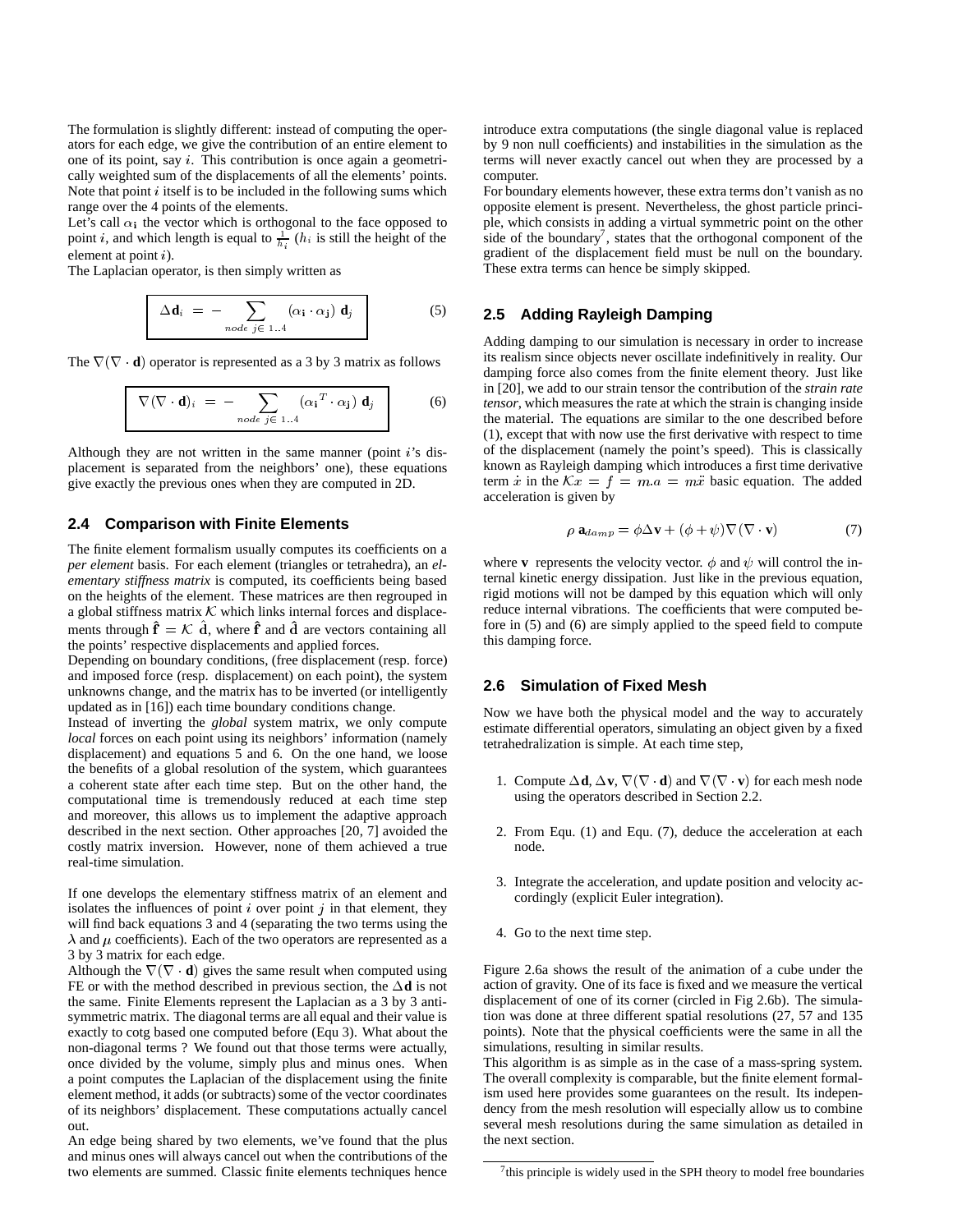



*Vertical displacement of the corner of a 1 meter cube under the action of gravity The cube in its final rest position.* with damping. Three different resolutions are plotted. Physical coefficients **Plotted point is circled.**  $are \lambda = 40,000$  *and*  $\mu = 100,000$ .

## **3 Levels of Detail**

Most simulation methods compute deformations at a pre-defined resolution, using a given mesh. As stated earlier, this can be very inefficient: a high resolution is needed in highly deformed areas, while a coarser level of detail would be sufficient in little deformed areas. The aim of this paper is to allow a real-time adaptation of the level of detail being used to compute deformations. This adaptation is local in space and in time, in order to concentrate the computational load only where and when needed.

This section explains how we adapt the simulation method introduced in section 2 in order to enable the joint use of different levels of details for representing different regions of the deformable body.

#### **3.1 LOD representation with non-nested meshes**

Most previous works on adaptive resolution for the animation of deformable bodies[14, 6, 20] has used recursive subdivision of an initial mesh for providing the different levels of detail needed. The advantage of this formulation is that subdivided and not-subdivided parts of the mesh can interact through common nodes and edges.

Most methods rely on tetrahedrical meshes for sampling the deformable body, since they provide a good sampling of arbitrary shapes (however this was not the case with our previous method [6] with was based on a hierarchy on cubic octrees). With such meshes, using recursive subdivision for defining levels of detail is not a good idea: whatever the subdivision method, the quality of the initial mesh in terms of angles and/or aspect ratio will be lost after several subdivisions. Relaxation steps or complete re-meshing of the object are possible, but incompatible with a real-time application. Some algorithms (usually those based on finite element techniques) require the preservation of a conformal mesh which makes the subdivision process even harder. Moreover, the refinement process may not be invertible and the quality of the mesh may be altered when it comes back to a coarser level.

To avoid these drawbacks, our method relies on arbitrary, independently defined meshes for representing the different levels of detail. Each of the meshes is a quasi-uniform sampling of the 3D shape representing the deformable body at a given resolution. These meshes, although they represent the same object, can be completely independent (no vertex needs to be shared), which leaves complete freedom for their generation. In the remainder of this paper, the terms "parent mesh" and "child mesh" are used for the meshes that represents the deformable body at the immediately coarser (respectively finer) scale with respect to a given mesh.

#### **3.2 Interface between LOD**

Suppose that different regions of the deformable body are sampled using different LOD during a simulation. Meshes representing these LOD should be able to "cooperate" at the interface between the regions. To achieve this, we use a simplified version of the domain decomposition method <sup>8</sup>: the different levels of detail slightly overlap at their interface, and some points, that we call *ghost nodes*, will transmit the information between the meshes.

At a given time of the simulation, different meshes, representing different LOD, will be "active" in different regions of the deformable body. Let  $P$  be a node near the interface between two LOD (Figure 4).



Figure 4: *Ghost nodes are used for enabling the joint use of different LODs during simulations (2D view, coarse mesh is black, finer mesh is grey).*

<sup>8</sup>See http://www.ddm.org/ for pointers on this method.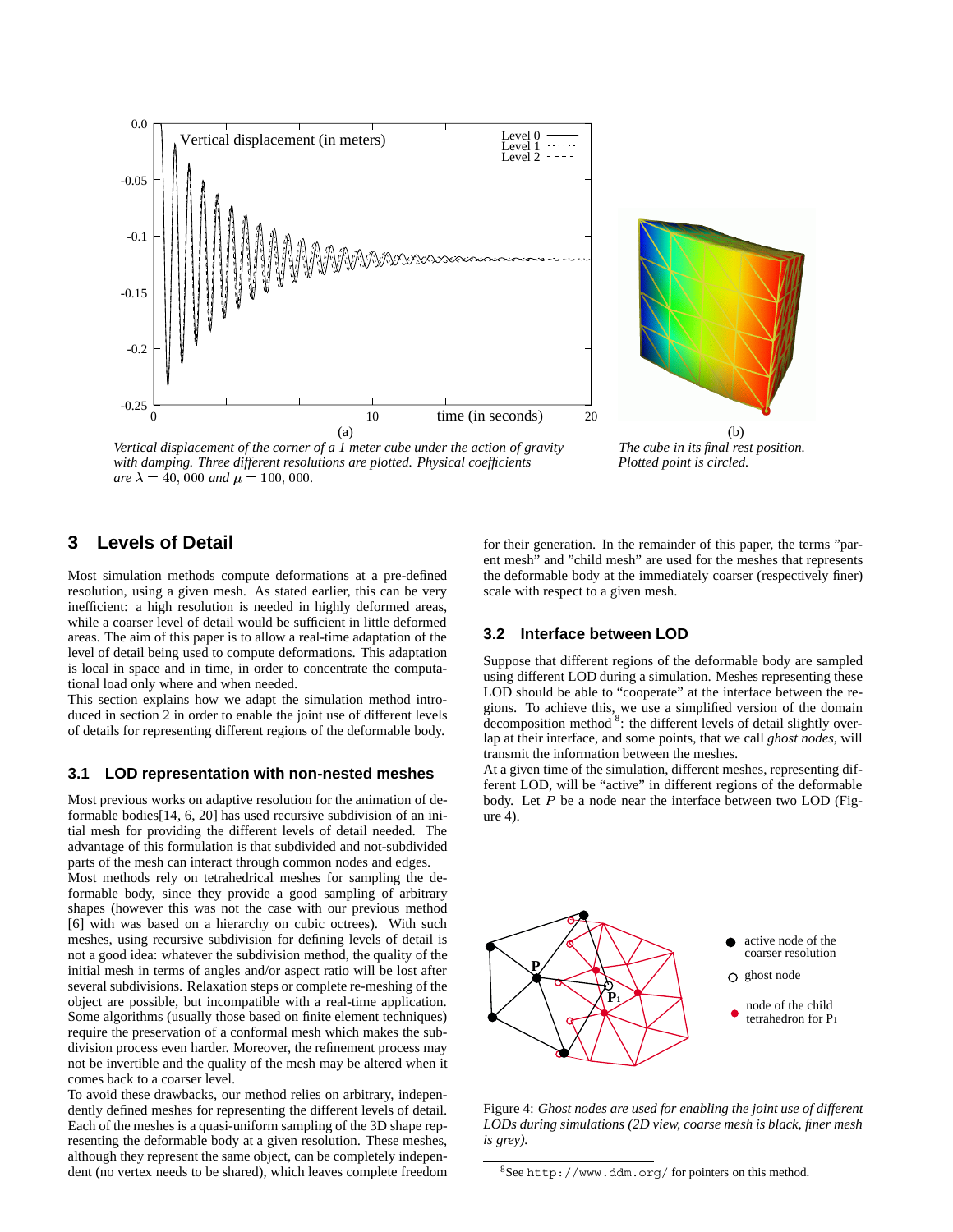To perform computations at node  $P$  (Equations (3) and (4)), displacement field values stored at the neighboring nodes such as  $P_1$ are needed. However, no simulation is performed at  $P_1$  since the latter belongs to a region which is simulated at another LOD.  $P_1$  is then a "ghost node" (as opposed to "active"), and we approximate the displacement field value at  $P_1$  by interpolating values computed at the current resolution in this region (Figure 4). "Active" nodes do actually compute a force and integrate it over time, where as "ghost" one simply interpolate field values.



Figure 5: *Linking the LOD meshes (2D drawing) : node*  $C_1$  *will pull information from finer level using its child element*  $(F_1, F_2, F_3)$ *. Information can also be pushed to node*  $F_1$  *from its parent element*  $(C_1, C_2, C_3)$ , depending on which level is actually simulated.

We use a simple linear interpolation to compute the displacement value of a ghost node. This fast solution is consistent with the fact that we use linear finite elements. In practice, each node stores its barycentric coordinates with respect to its 'parent' and 'child' tetrahedron (The parent (resp. child) tetrahedron of a node  $N$  is the tetrahedron of the parent (resp. child) mesh which spatially contains <sup>N</sup>. A node at the surface of the object may not be *inside* a coarser level tetrahedron, but in that case we choose the closest tetrahedron one of the barycentric coordinates thus being negative). In a preprocess, each node finds its parent (resp. child) tetrahedron in the coarser (resp. finer) mesh, and stores its barycentric coordinates. When a ghost node needs to compute its displacement value, it uses these barycentric coordinates to interpolate from the coarser or finer mesh.

A ghost node may need to interpolate from nodes which are ghost too. However, this is not a specific case, and the node will simply use the displacement value stored in the ghost node. Our algorithm guarantees that the value stored in this node was recursively pulled from the finest simulated level (see section 4.3).

The method we have just described could easily be applied to the simulation of a body represented at a predefined, non-uniform spatial resolution. In this paper, we dynamically adapt, during the simulation, the local space and time sampling to the needs of the simulation. This results in stable and reliable computations in areas experimenting high deformation, and increased efficiency in stable areas.

## **4 Adaptive Simulation**

#### **4.1 Building a hierarchy of levels of detail**

Mesh resolution and time steps are closely related: to offer stable computations with explicit integration, time steps should satisfy the Courant criteria, which involves the size of tetrahedra within the mesh and the speed at which deformations propagate, computed from the lamé constant of the simulated material (see [6]):

$$
dt < h \sqrt{\frac{\rho_0}{\lambda + 2\,\mu}}\tag{8}
$$

h is the minimum distance between two adjacent nodes,  $\rho_0$  is the material's density, the square root term representing the speed of sound in the material. In practice, the different time steps associated with the meshes representing the different LOD are chosen as inverse powers of two subdivisions of the display frame rate:  $dt_{mesh}=dt_{framerate}/2^n$  . This means that the average edge length should be divided by two between two consecutive meshes. This condition is not necessary, but it allows an optimized simulation and leads to intuitive LOD representation.

Our meshes were generated using the commercial software GHS3D [22], which generates good quality 3D meshes from a triangulation of a closed surface. The meshes could be optimized using a relaxation technique : according to the criteria described in section 2, length of edges and dihedral angles between two adjacent tetrahedra could be set to be as equal as possible. The relaxation process is only applied to the internal nodes of each mesh, thus preserving the surface appearance.

The precision (and stability) of a finite element simulation is directly related to the aspect ratio of the elements it uses. As our method never changes the shape of the elements (operators are computed on the undeformed mesh, and this mesh is never changed during the simulation), the preprocessing step can create appropriate meshes for an efficient and accurate simulation.

#### **4.2 On-the-fly adaptivity**

Our aim is to allow local adaptations of the LOD during simulation. The nodes of a mesh represent a given region of space (their associated Voronoi region), and their values being the average of the local material's properties within this region. When sampling becomes too coarse in a region, we switch to a more detailed level of detail, adding sample points in that region to enhance the local description of the material. We do this on a per-node basis, a coarse node being replaced by its "children" from the child mesh (the children are the nodes from the finer mesh which lie inside the Voronoi region of their parent). As Voronoi regions form a partition of space, all the nodes of the finer level will have a parent, and two parents won't share a child, thus leading to a hierarchical tree structure (see Figure 6).



Figure 6: *A hierarchical structure is built by connecting each node of a given LOD to the nodes of the next LOD that are included into its Voronoi region. These children will replace*  $P_1$  *if sampling becomes too coarse.*

As stated in Section 2, the stress-strain tensors assume local linear deformations. We thus need a refined sampling in regions where the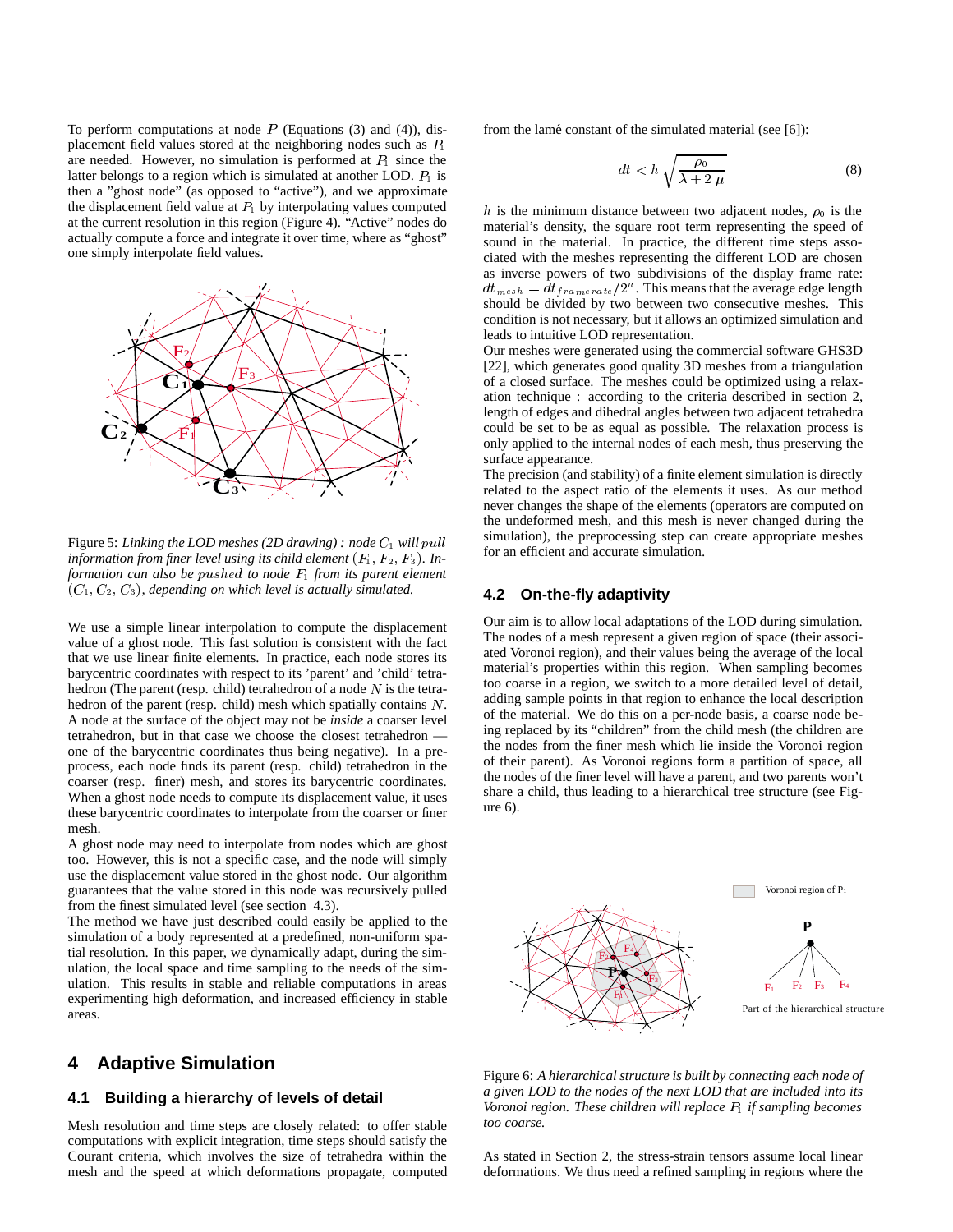current linear approximation of the displacement field is not sufficient. To ensure coherence with the rest of our approach, we use a criterion based on the spatial second derivatives of the displacement field:

$$
\delta_i = \hat{h}_i^2 ||(\Delta \mathbf{d})_i|| \tag{9}
$$

where  $h_i$  is the average distance between the sample point i and its 1-ring neighbors. This discontinuity  $\delta_i$  therefore measures how far away from a linear field we locally are. Two thresholds control splitting (when discontinuity is too high) and merging (if all the children are continuous enough) of nodes, ensuring an adequate linear approximation everywhere. The use of two different values for splitting and merging threshold ensures that a region won't come back and forth between the divided and simplified states continuously.

#### **4.3 Guaranteeing real-time**

Let us first recall the animation algorithm: at each simulation step, for each LOD that needs to be simulated<sup>9</sup>:

- 1. Compute displacement field for ghost points of that level that are located in regions simulated at a finer scale.
- 2. Simulate active nodes
- 3. Compute displacement fields at ghost nodes of the finer level, using the new displacement values.
- 4. Split or merge points if needed.

With this algorithm, the transmission from finer to coarser level (step 1 of the algorithm) is not performed each time a finer node moves. As the parent is simulated only every other step, this transmission only has to be done before the parent level is simulated.

The local computation (no global matrix inversion) used in this paper provides fast force computation, and a linear computing time with respect to the number of active nodes. In order to achieve a given frame rate, hence ensuring a realistic visual result in real-time, we simply have to make sure that the number of active nodes (multiplied by the number of times they are updated per second) doesn't exceed a machine-dependent threshold.

The display frame rate (20-50Hz) is usually lower than the simulation time step  $(10^{-2}$  to  $10^{-5}$  seconds = 100-10000Hz) and many simulation steps are done between each display. The time needed by the CPU to compute those steps has to be smaller than the display frame rate to ensure a true real-time computation. When these computations are done, the algorithm *waits* for the synchronization with the display before it starts a new time step. Computations for the next step cannot be started before since we are waiting for a new tool position, defined by the user, and that must be read at constant intervals.

In practice, before each display, the program measures the computation time per frame that was really needed by the simulation. When it exceeds 95% of the period between to frame displays, the splitting of nodes is forbidden, only merging can occur thus limiting the computational load, and a warning is sent to the user. This simple method results in an almost constant frame rate.

## **5 Results**

In the examples below (see also the joined video tape), collisions between the deformable body and a user-controlled tool are detected using the method based on graphics hardware described in [17]. Collision detection is only performed once per frame, just before display. To avoid inter-penetrations, surfaces points are pulled out of the tool. The same translation is applied to the closest active node. Then, simulation is applied and results in a larger scale deformation of the object and into a feedback force that can be applied to the tool or displayed.



Figure 7: The cube's down face is fixed. With  $\mu = 10^6$ , the vol*ume preservation creates an intuitive deformation when the sphere is pulled inside the cube.*



Figure 8: *Color represents the object's inner discretization level. The cubic tool (near the center of the sphere) created an intuitive sampling of the material when it was pulled against the surface*

## **6 Conclusion**

This paper has presented a new method for computing dynamic simulations of elastic bodies in real-time. We have introduced a new multiresolution technique, using several (non-nested) 3D meshes representing different levels of detail to describe the object to animate. The method has strong connections to the adaptive finite element method, although we don't solve for a global system matrix: the force computation of each node is local and only involves

 $9As$  mentioned in Section 4.1, the levels of detail all have different time steps that are powers of two subdivisions of the frame rate.